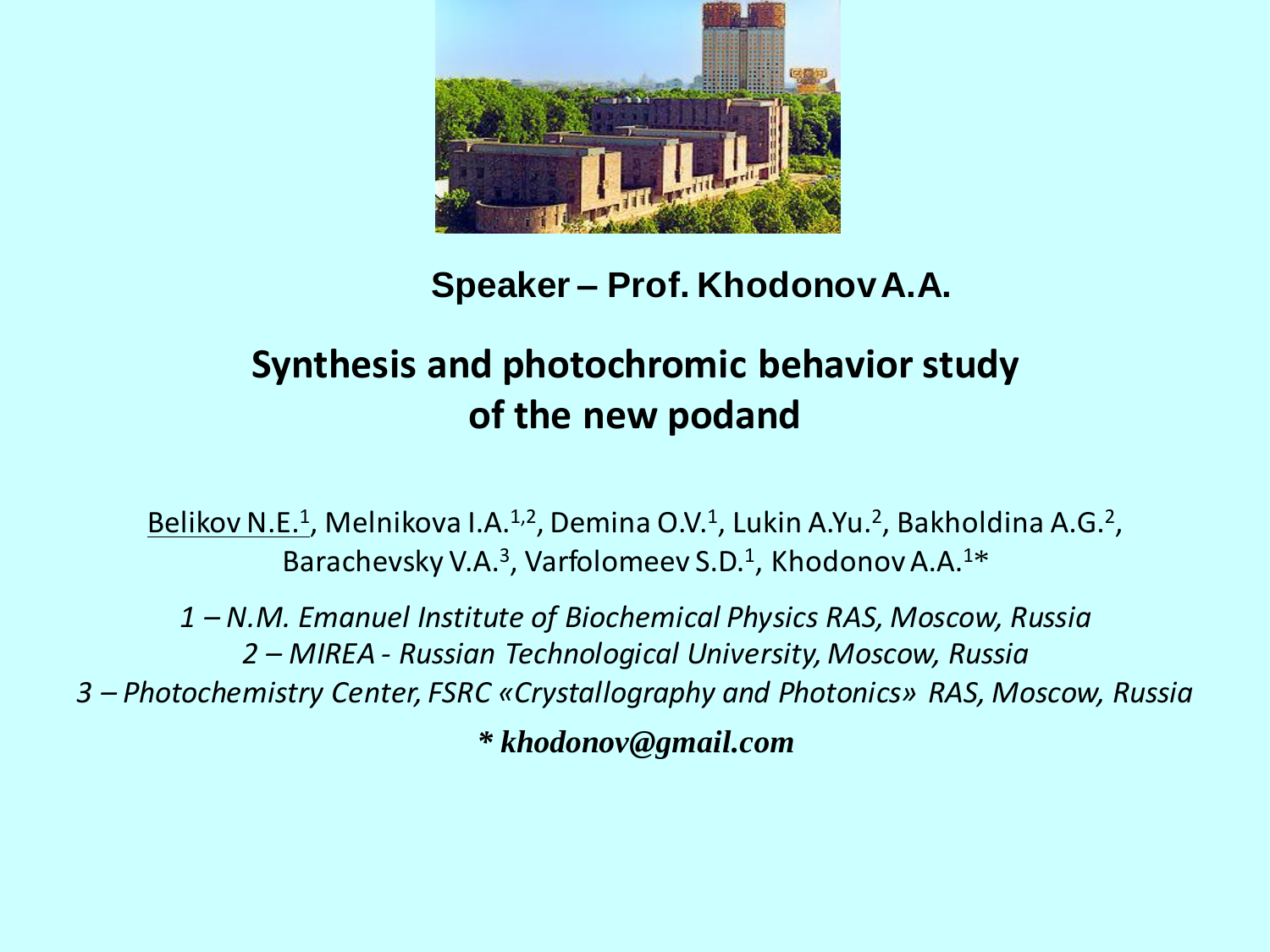**Design and development of methods for obtaining new hybrid photochromic ligands (HPL) with ionophore fragments, and a comprehensive study of their photochromic behavior and spectral-kinetic characteristics in the presence of various cations**



Fig. 1. Synthetic scheme for podand molecule **SP 1** (top); chemical shifts of signals in  ${}^{1}$ H-NMR and  ${}^{13}$ C-NMR spectra of photochromic podand SP 1 in CDCl<sub>3</sub> (bottom).

Photochromic ionophores and light-driven artificial receptors, which allow controlling cation- or ligand-binding process as well as the properties of generated products by the illumination of the sample with light of distinct wavelength, attract particular attention for the application in various areas.

We selected the spirobenzopyran derivative **SP1** as a scaffold for target ionophoric podand synthesis. Several examples of such photochromic systems which contain various types of reactive anchor groups with affinity to the cations are known. Among them the diverse derivatives of crown-ethers, podands, chelates, iminodiacetates, N-heterocycles, thiols, bipyridines and dendrimers were described. To provide the capability of selective binding with cations or other types of charged ligands we introduce a "molecular address" – a fragment of iminodiacetate diethyl ester with ability to bind to metal cations, at the C5*'*-position of the podand molecule.

In this study we used a one pot synthetic procedure for reductive amination of 5'-formyl-6-nitrospiropyran (SP2) by the sodium triacetoxyborohydride in the presence of the aminocomponent excess. The target spirobenzopyran (SP1) was synthesized in the preparative amounts (43% yield); their structure was characterized by a number of physical-chemical analysis methods.

The study of the photochromic properties of the podand (SP1) showed that the principal behaviour of this compound did not differ from that of other 6-nitro-substituted spirobenzopyrans.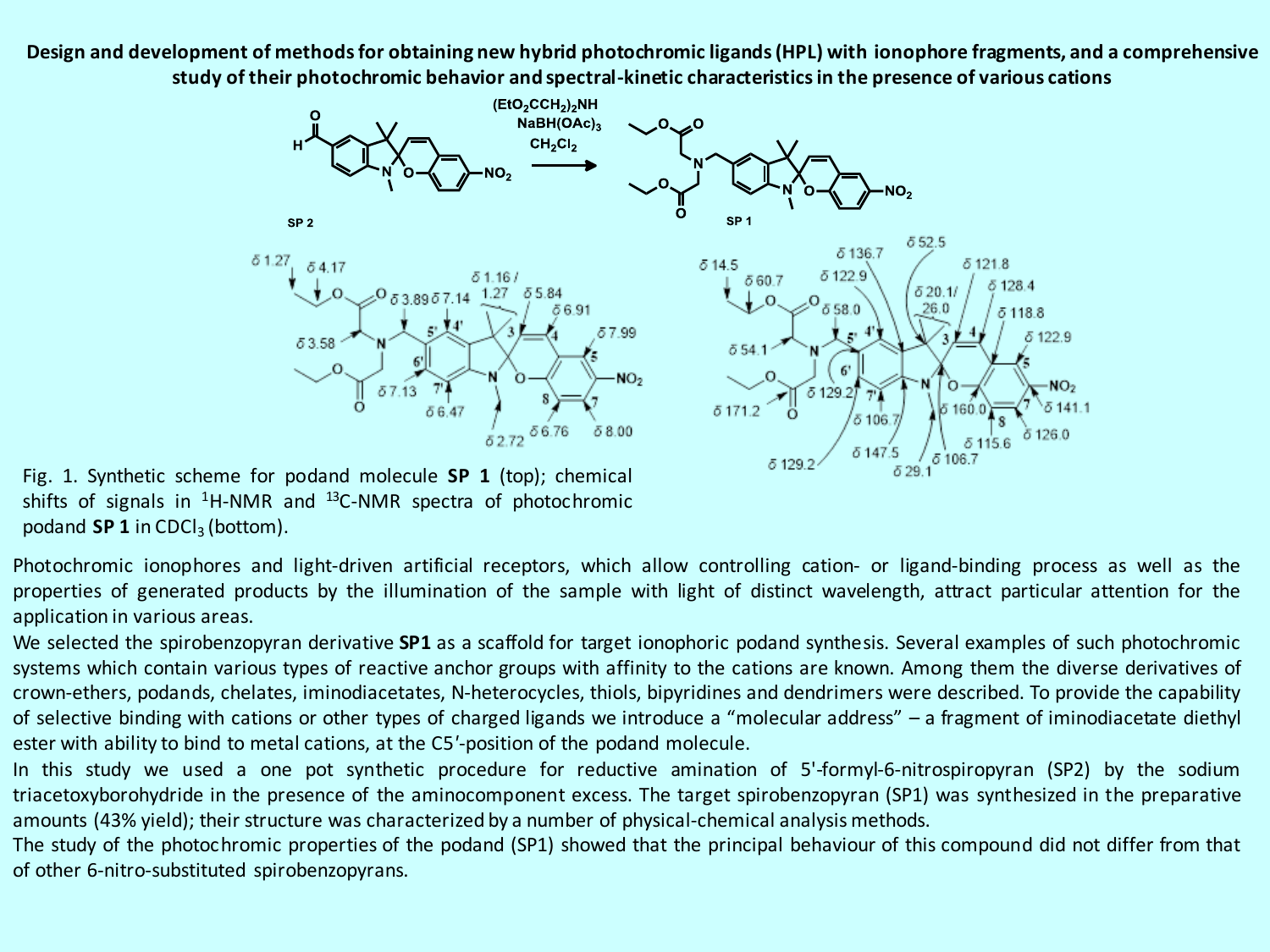

**Fig. 1.** Absorption spectra of photochromic podand (SP 1) in a solution of ethanol (A) and toluene (B), acetonitrile (C), 25 C. (D) fluorescence spectra of the merocyanine form of the photochromic ligand (SP 1) in solution of ethanol, toluene and acetonitrile, obtained using a USB4000-FL spectrofluorometer module, 25<sup>0</sup>C. The conditions for excitation of a xenon lamp light through UFS-2 (280-370 nm) filter.



**Fig. 2**. Kinetics of dark bleaching of the photochromic podand **SP1** in ethanol (A) and in toluene (B): (A) 1 – at 380 nm, 2 – at 535 nm ; (B) 1 – at 330 nm, 2 – at 377 nm, 3 – at 572 nm, 4 – at 605 nm.

The kinetics of photodegradation of the photochromic podand **SP1** in ethanol (C) and in toluene (D): (C) 1 – at 380 nm, 2 – at 535 nm; (D) 1 – at 330 nm, 2 – at 377 nm, 3 – at 572 nm, 4 – at 605 nm.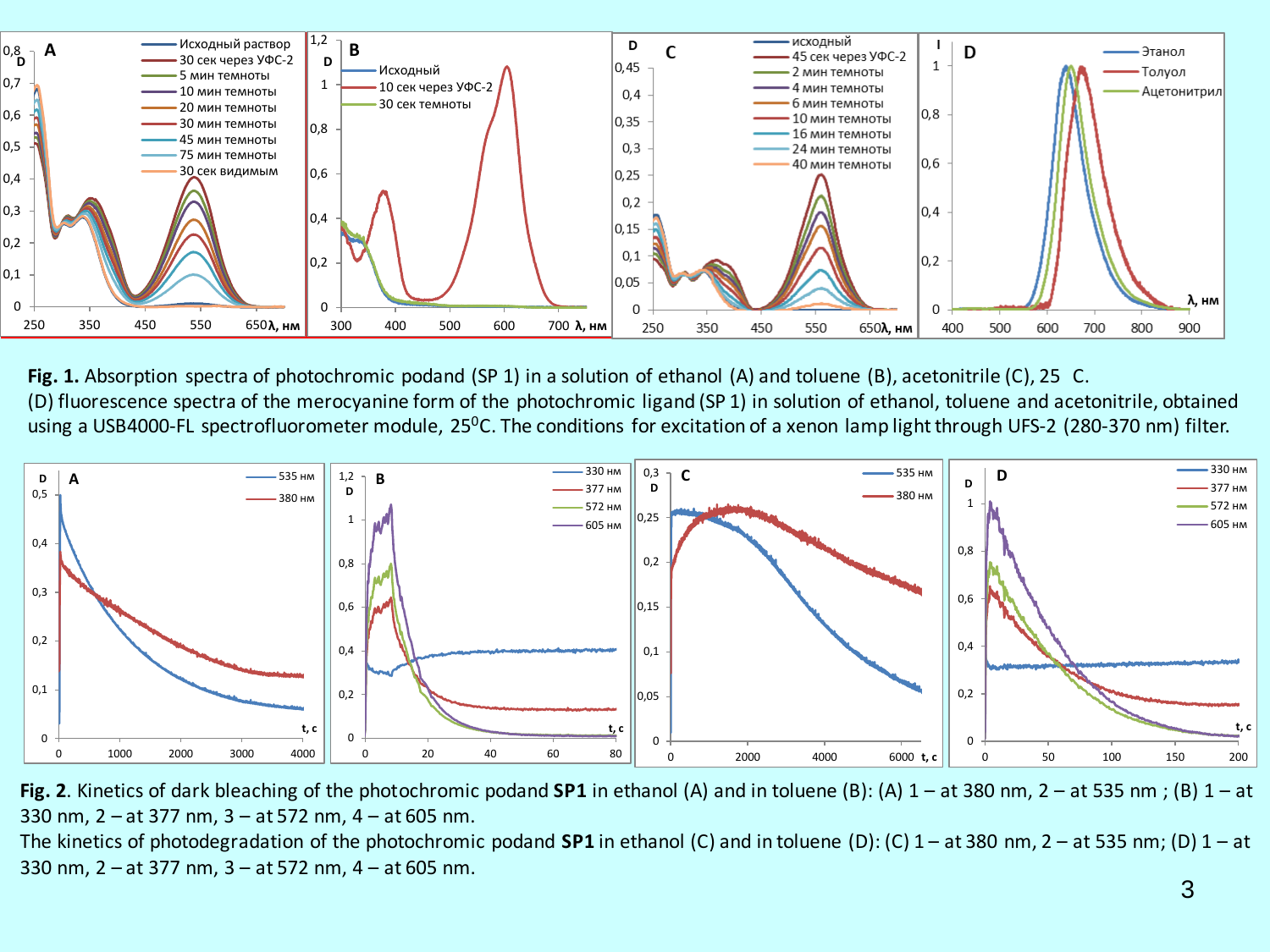

Fig. 3. Reproductibility of the kinetics of photocolouring/photobleaching of the photochromic dopand SP1 in ethanol at 25<sup>0</sup>C: 1 – at 380 nm, 2 – at 535 nm.

Table 1. Spectral and kinetic characteristics of photochromic podand (**SP 1**) in ethanol and in toluene

| Solvent      | $\lambda_A$ , nm    | $\lambda_{\rm B}$ , nm               | $\Delta D_B$ <sup>phot</sup> | $\lambda_{\rm fl}$ , nm | $k_{BA}$ <sup>db</sup> , s <sup>-1</sup> | $t_{1/2}$ , s |
|--------------|---------------------|--------------------------------------|------------------------------|-------------------------|------------------------------------------|---------------|
| Ethanol      | 337,<br>304,<br>255 | 538,<br>351,<br>310,<br>~254         | 0.66                         | 636                     | $8.73*10^{-}$<br>4                       | 4000          |
| Toluene      | 334                 | 605,<br>$\sim$ 570sh,<br>$~1$ $~337$ | 3.53                         | 666                     | $1.23*10-28$<br>1                        |               |
| Acetonitrile | 336                 | 561                                  | 1.47                         | 650                     | $1,29*10^{-3}$                           | 3000          |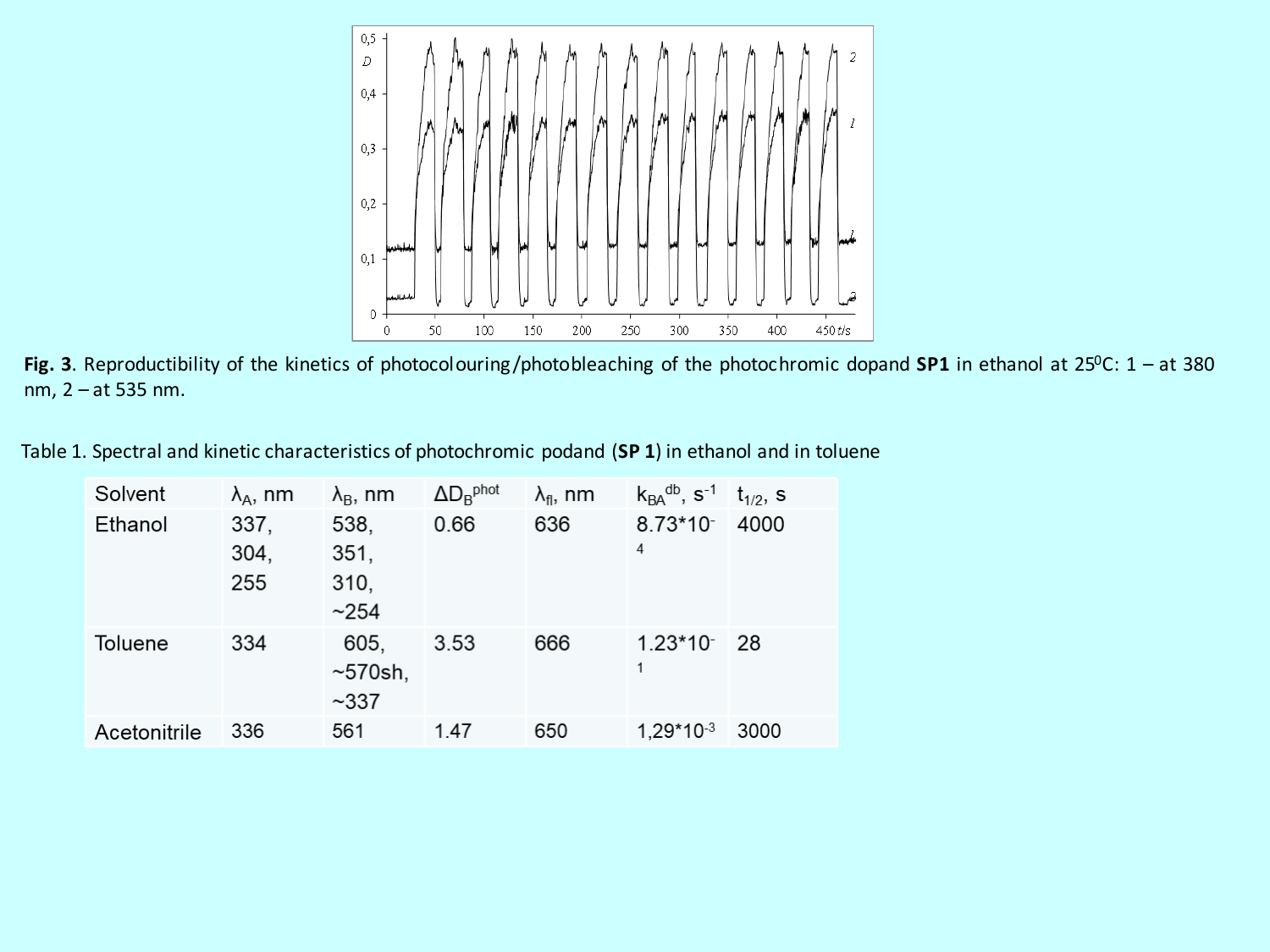## **The photochromic behavior of the synthesized compound in solutions of ethanol or acetonitrile in the presence of cations of varying nature was investigated.**

The spectral-kinetic study of photochromic behavior and fluorescence in organic solvents with different polarity has been carried out both in presence and in absence of metal cations.

We used nitrates of bivalent and trivalent cations (Ca, Co, Ni, Cu, Al, Cr, La, Fe, Eu, Ce) in a podand ratio (SP 1 – Me<sup>n+</sup> 1:10). There is a pronounced selectivity of the ionophore fragment of the podand molecule (SP 1) for the formation of complexes with salts of trivalent cations. The complexes have different stability in the dark, but are instantly destroyed when illuminated with visible light. Since the closed spiro form of podand (SP 1) is incapable of spontaneous formation of complexes with metal salts in the dark, it was necessary to generate the merocyanine form by illuminating the sample with the light of a xenon lamp through an UFS-2 light filter (280-370 nm). When cations were added to the solution of the photoinduced MC form of spiropyran, in some cases, for La, Al, Cr salts, a strong hypsochromic shift of the absorption band maximum was observed (the difference between the absorption band maxima of the photoinduced forms of the compound (SP 1) and its complexes with cations, Δλ<sub>B</sub>, approximately 120 nm) (see Fig.). Thus, it was shown for the first time that podand (SP 1) with an ionophore iminodiacetate fragment possesses photocontrolled sensory properties.



**Fig. 4. A** -Absorption spectra of podand (SP 1) in the presence of metal salts in ethanol.

Lines: 1 -spiro form (SP 1), 2 - photoinduced merocyanine form (SP 1), 3–12 - photoinduced merocyanine form (SP 1) in the presence of excess metal salt (cation: SP concentration ratio  $1 - 10$ )

Used metal salts: 3 - Al(NO<sub>3</sub>)<sub>3</sub>, 4 - La(NO<sub>3</sub>)<sub>3</sub>, 5 - Eu(NO<sub>3</sub>)<sub>3</sub>, 6 - Ca(NO<sub>3</sub>)<sub>2</sub>, 7 - Co(NO<sub>3</sub>)<sub>2</sub>, 8 - Ni(NO<sub>3</sub>)<sub>2</sub>, 9 - Cr(NO<sub>3</sub>)<sub>3</sub>, 10 - Cu(OAc)<sub>2</sub>, 11 - Ce(NO<sub>3</sub>)<sub>3</sub>,  $12 - Fe(NO<sub>3</sub>)<sub>3</sub>$ .

**B**- Kinetics of the decomposition of the complex of podand (SP 1) with La(NO<sub>3</sub>)<sub>3</sub> in acetonitrile in the range from 0 to 30 min. Illumination of the sample with visible light from a ThorLabs 20 W halogen lamp for 15 s leads to the complete collapse of the complex.

(**C**) Changes in the optical density at 538 and 414 nm of solutions of podand (SP 1) in ethanol in the presence of salts of various metals.